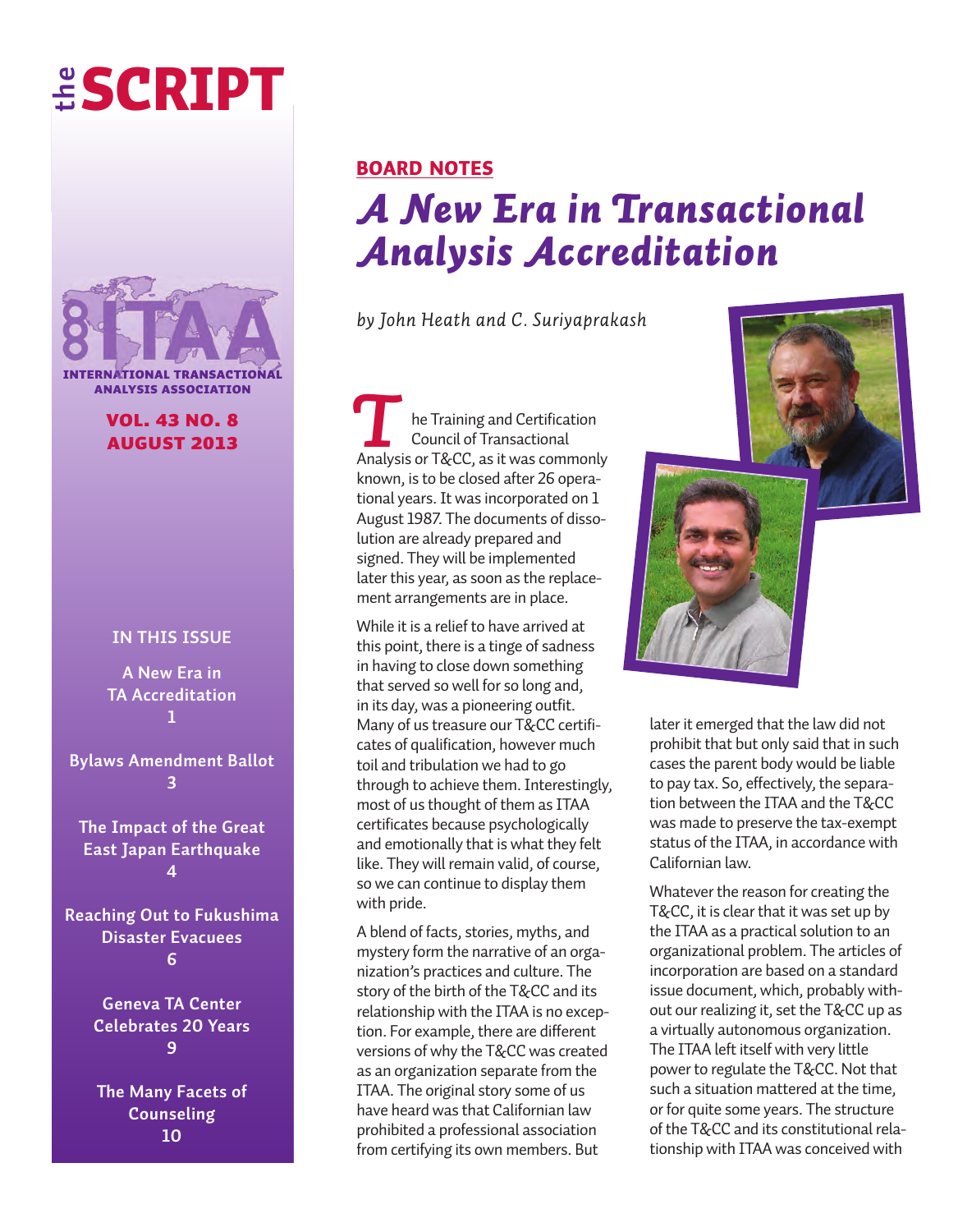the best of intentions by colleagues who all saw themselves as working for the same people and with the same basic aims. It served our members well for a couple of decades.

Things began to turn sour in more recent years, which is when the lack of checks and balances began to show and the ITAA Board of Trustees (BOT) decided it must take action. Much was written about this in earlier editions of *The Script*. In short, the BOT decided in Chennai in 2012 to form a new nonprofit trust called the International Board of Certification (IBOC) to carry out the training and certification process, while the task of setting the training standards would be returned into the structure of the ITAA as a function of a new committee called the Professional Standards Committee (PSC).

Thanks to research by our lawyer, and recent developments in the

### **sCRiPt**

**Newsletter of the International Transactional Analysis Association** 2843 Hopyard Rd., Suite 155

Pleasanton, CA 94588, USA **Fax:** 925-600-8112 **email:** info@itaaworld.org **Website:** <www.itaaworld.org>

**editor:** Laurie Hawkes, MA **Managing editor:** Robin Fryer, MSW **Desktop Publishing:** lockwood design

**Deadlines**—first of the month prior to the month of publication (e.g., 12 August for the September issue).

**Advertising:** Twelfth page: \$50; sixth page: \$100; third page: \$200; half page: \$300; full page: \$400. Publication of advertising in *The Script* does not imply endorsement by the newsletter, the editor, or the ITAA.

*The Script* (ISSN 0164-7393) is published monthly by the International Transactional Analysis Association. For information on membership, visit www.itaaworld.org or contact the ITAA at the above address. © 2013 Interna-<br>tional Transactional Analysis Association, Inc. **ESCRIP**<br>
Newsletter of the International Transactiona<br>
Analysis Association<br>
2843 Hopyard Rd., Suite 155<br>
Pleasanton, CA 94588, USA<br> **Fax:** 925-600-8112<br> **Email:** info@itaaworld.org<br> **Website:** www.itaaworld.org<br> **Editor:** 



**Figure 1** New IBOC/PSC Structure

economic world, we found the best alternative available was to create the IBOC in the form of a limited liability company (LLC). An LLC is equivalent to a wholly owned subsidiary of a business organization. Thus, if we incorporate the IBOC as an LLC, with ITAA as its sole member, then the BOT has direct control of its operations while at the same time preserving its financial and operational separateness. This protects the tax-exempt status of the ITAA without running the risk of the two organizations becoming operationally alienated. The revenue of the IBOC LLC will be taxable but that of the ITAA will not.

A new BOT position has been created, known as the vice president (professional standards). The VP (PS) will be the functional head of both the PSC and the IBOC. The first post holder is Vann Joines.

In summary, the terms of reference of the PSC and IBOC will be as follows.

The role of the PSC will be to:

 $\blacksquare$  Work in association with the IBOC to set standards for training

and supervision for all levels of professional membership and to establish requirements for certification from time to time

- Set the code of ethics for transactional analysts
- Establish professional member nomenclature
- Make recommendations about requirements to the IBOC
- $\blacksquare$  Monitor the ongoing professional development needs of professional members
- $\blacksquare$  Set standards and publish guidelines for professional behavior, presentation, and advertisement, including the use of the ITAA logo and service mark
- Oversee and review professional practices
- Receive and assess complaints regarding matters of professional practice
- $\blacksquare$  Intervene or mediate to resolve complaints and make recommendations as necessary to the ITAA Board of Trustees or ethics committee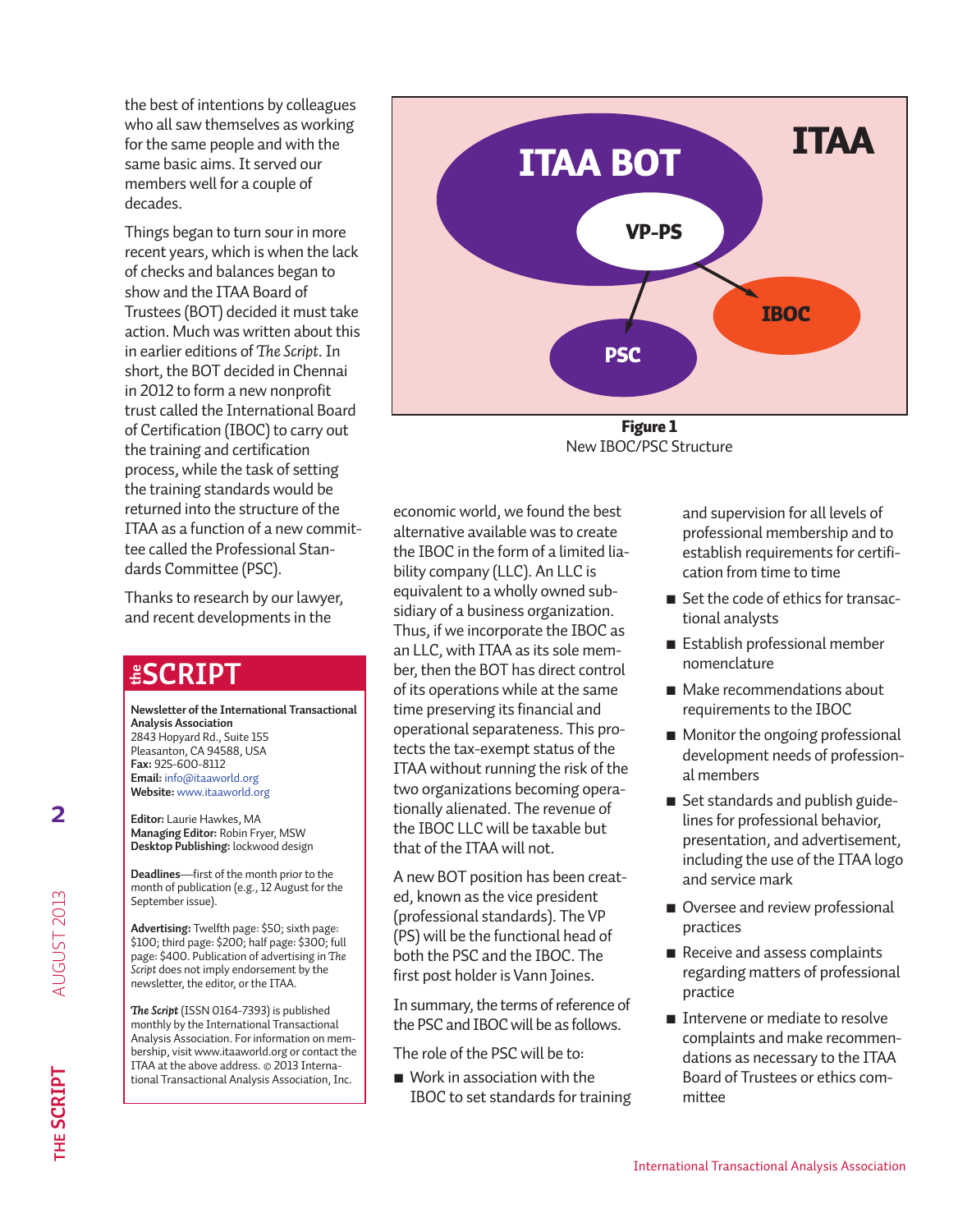*"While the services to our members have not and will not suffer in any way during these changes, the structural change was necessary to correct some perceptual and operational gaps."*

The role of the IBOC will be to:

- $\blacksquare$  Work in association with the ITAA PSC to set standards for training and supervision for all levels of professional membership and to establish requirements for certification from time to time
- Manage training contracts for all levels of professional certification (CTA, TSTA, etc.) as per the requirements set by the ITAA from time to time, including exceptions and expansions concerning those contracts
- **n** Organize Training Endorsement Workshops (TEWs)
- Administer written and oral exams as per the standards developed by the ITAA

#### **Important Bylaws Amendment Goes to Voters**

ITAA voting members should have received a message either by email or post asking them to vote on an important bylaws change that will allow for the Board of Trustees to amend the bylaws in certain ways. Please make sure you return your ballot as instructed (depending on whether you have signed a consent to electronic communications) by the 5 pm (PST) 1 October 2013 deadline. If you have not received your ballot or have questions, please contact ITAA Secretary Steff Oates at lcfan@me.com .

- Decide dates and locations of exams for all levels of certification
- Supervise TSTA and CTA oral exams and monitor exam process
- Certify successful candidates
- **Provide information regarding** dates and location of exams and the certification of transactional analysts
- Approve exam sites and monitor exam processes

In due course, the contents of the T&CC website will be transferred onto the ITAA website and reorganized to reflect the new organizational structures.

While the services to our members have not and will not suffer in any way during these changes, the structural change was necessary to correct some perceptual and operational gaps. Members have always regarded our training and certification services to be part of the ITAA. Now this is organizationally as well as psychologically true. The launch of these new structures brings to an end a historic error in the life of the ITAA and marks the beginning of a new era.

We are indeed fortuitous in the timing of these new developments as the ITAA can now take its place at

the newly formed World Training and Certification Council (WTCC) with the IBOC and PSC in place. The WTCC is a jointly formed working party supported by the ITAA, EATA, and FTAA to look at how we might continue to ensure the mutuality of professional training and qualification standards in transactional analysis around the world. WTCC was formed as a working group in Chennai in 2012 and is due to meet again in Osaka later this month. If all goes to plan, the group will adopt a new constitution and will become a standing forum tasked to carry ongoing responsibility and oversight in this arena. *S*

*John Heath is ITAA president and can be reached at johnheath@itaa-net.org . C. Suriyaprakash is chair of T&CC and can be reached at suriya.sunshine@gmail.com .*

#### **Contacting the PSC and the IBOC**

To contact the PSC and/or the IBOC, please use the following new email addresses: psc@itaaworld.org and iboc@itaaworld.org .

### **EXAM CALENDAR**

| Exam                                                                                                                                                    | Exam Adm.    | <b>Exam Date</b> | Location                                                                                       | App. Deadline |
|---------------------------------------------------------------------------------------------------------------------------------------------------------|--------------|------------------|------------------------------------------------------------------------------------------------|---------------|
| <b>CTA</b><br>Exams                                                                                                                                     |              |                  | BOC 13-14 Aug 2013. Osaka, Japan. 13 May 2013<br>BOC  3 Jan 2014 Coimbatore, India  3 Oct 2013 |               |
| <b>TSTA</b><br>Exams                                                                                                                                    |              |                  | BOC 13-14 Aug 2013 Osaka, Japan13 Feb 2013                                                     |               |
| <b>CTA</b><br>Written                                                                                                                                   | (Non-Europe) |                  | All Regions Your choice See contact information Your choice<br>below                           |               |
| <b>TEW</b>                                                                                                                                              |              |                  | BOC 5-7 Jan 2014Coimbatore, India  4 Sep 2013                                                  |               |
| Write to the IBOC at iboc@itaaworld.org closer to the exam dates for further details.<br>Also see ta-trainingandcertification.net for more information. |              |                  |                                                                                                |               |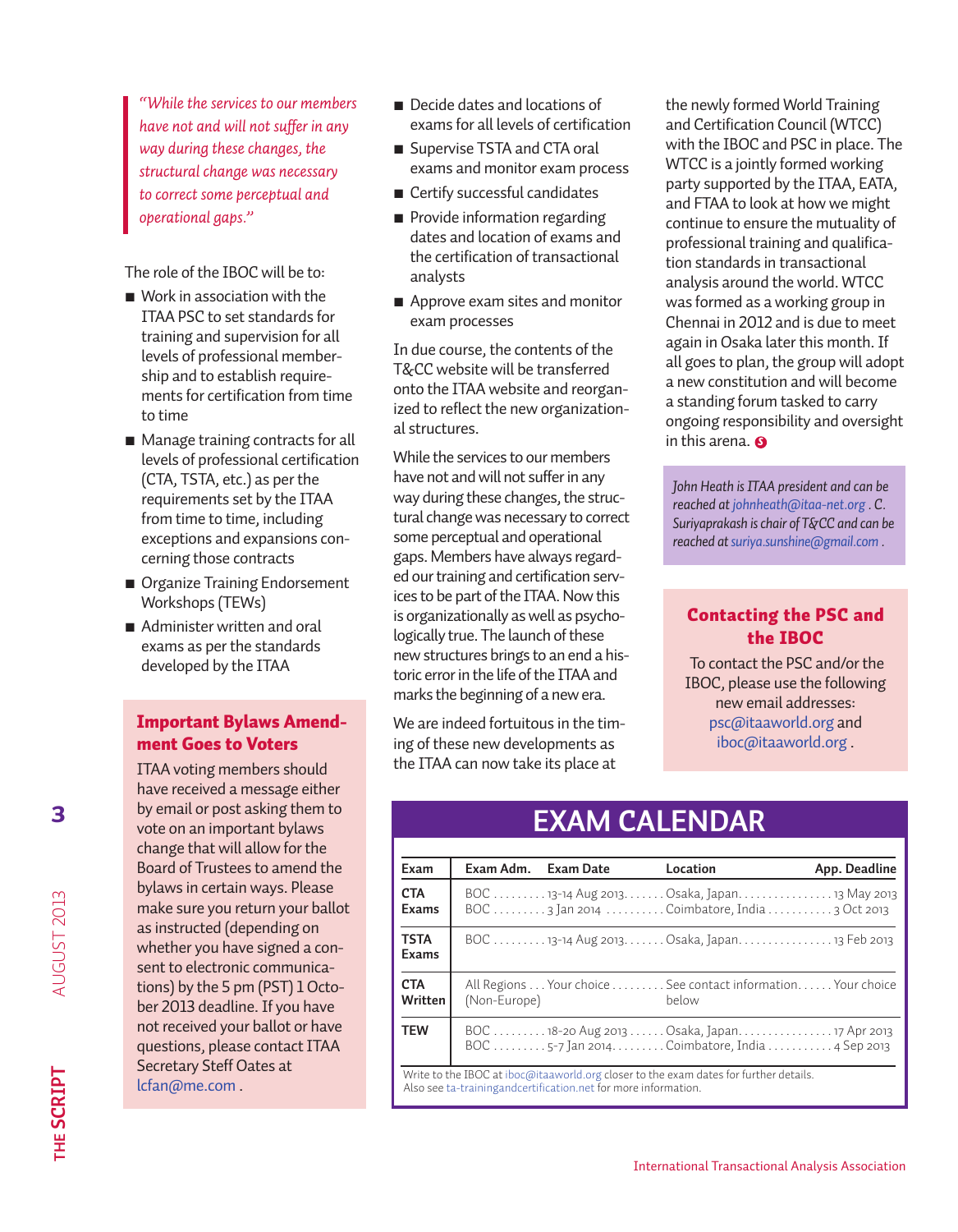### **Honoring the Osaka Conference Theme**



# *The Impact of the Great East Japan Earthquake*

*by Barbara Monk-Steel*

n March 2011, Japan was in the throes of a triple disaster **I** In March 2011, Japan was the throes of a triple disacomprised of an earthquake, a tsunami, and contamination from a nuclear power plant that followed damage caused by the earthquake and tsunami. This triple disaster in the eastern part of the country was much more than its communities were prepared for. As often happens, help was invited and given by a range of organizations and nations in the immediate aftermath. Eighteen months after the disaster, Japan was on the road to recovery: People had been moved out of shelters, towns were being rebuilt, resettlement projects were being implemented, and even more advanced disaster preparations were being put in place.

In October 2012 an event was organized by the British Embassy in Tokyo, University College London's Institute for Risk and Disaster, and Tohuku University's International Research Institute of Disaster Sci-

*Barbara Monk-Steel, RMN, BSc, PG Dip, MSc, Cert Ed FE, Fellow of the Higher Education Academy, CTA(P), TSTA (P) can be reached at bmonksteel@me.com* 

ence. The gathering was entitled "UK–Japan Workshop on Disaster Risk Reduction: Learning from the 2011 Great East Japan Earthquake" and took place at the British Embassy in Tokyo.

As a mental health specialist from De Montfort University in the United Kingdom, I was invited to contribute two presentations on the psychological impact of disaster and the process of psychological recovery. I am a Teaching and Supervising Transactional Analyst (psychotherapy) working in private practice in Leicester, England, and my thinking and work around these areas are influenced by transactional analysis and its value base.

The majority of the other contributions to the event were about the recovery of the physical infrastructure and the physical networks. Participants' interest in the psychological impact was evident, but they had previously given little thought to the recovery of individuals and families.

My initial presentation was on the psychological impact of disaster on individuals' experience and mental health. I also considered ways of helping and promoting recovery

immediately post disaster. The principles of responding to psychological distress identified by leading organizations, such as the World Health Organization, are compatible with transactional analysis values and

*"Transactional analysis has a history of promoting ways of responding to children and adults that develop their capacities and potential, and it invites a realistic and creative way of living. In a country where natural disasters occur regularly, this is much needed."*

frameworks for practice, even though they are not presented in terms of TA concepts. The provision of emotional support, awareness of safety issues, and problem solving all require a healthy Adult ego state and the capacity to process emotional responses in the face of human tragedy. Transactional analysts are well placed to understand how script beliefs both affect the responses of those caught up in a disaster and influence their recovery.

Before the workshop, participants from the UK were based in Sendai and taken to visit the tsunami dam-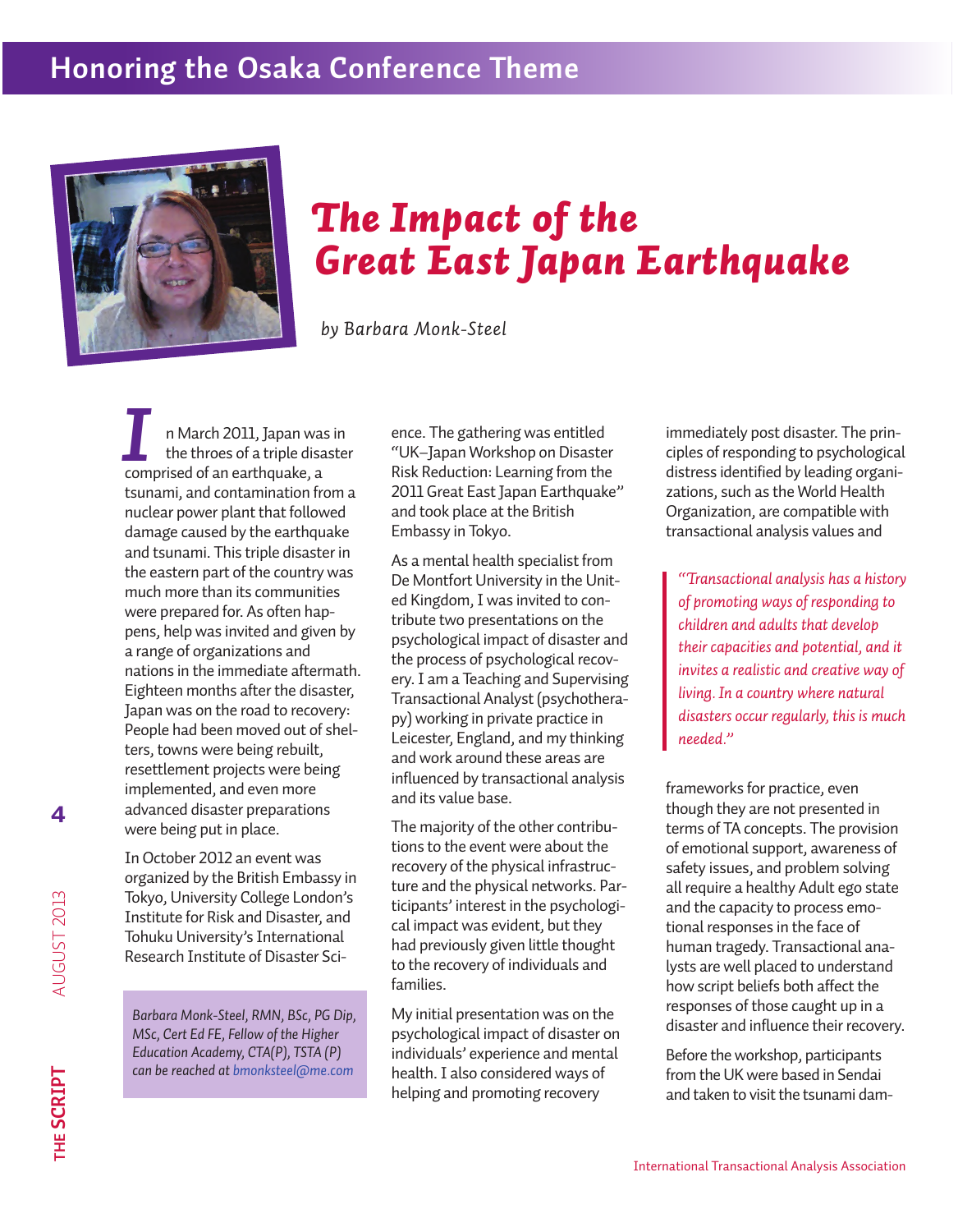

*Joint group at British Embassy in Tokyo (Barbara Monk-Steel, far left in fourth row from the bottom)*

age and reconstruction site in Miyagi prefecture. We visited Onagawa town, Ishinomaki City, and the tsunami memorial near Yuriage town. One of the most moving sights was a local school, which had been affected by the earthquake and tsunami and was now being used as a repository for personal effects recovered from the affected areas—family photograph albums, boxes, ornaments, clothes, school bags, and so on—in the hope that survivors or relatives would claim the items.

The mayor of Ishinomaki city met with the UK visitors and city officials, recounting how the tsunami hit the city and the subsequent responses and reconstruction. He reported that many people were still missing, and the official search for them continued.

There was an air of desolation around many of the areas we visited, with clear evidence of damage and debris even 18 months on. At times it was hard to envisage that the flat and uninhabited landscape had once been built up and populated. In

some places, the only evidence left of these communities were foundations hidden by growing vegetation. The physical infrastructure was in place to facilitate the continued operation of some of these communities, although temporary arrangements were still supporting the social and personal functioning of their inhabitants.

In some places, many survivors had left the area and did not intend to return because their experience left them feeling too vulnerable. In addition to the direct casualties of the earthquake and tsunami,

there had been an increase in suicide, considered a direct result of the tsunami, which added to the number of victims. This underscores the need for the kind of support and intervention that transactional analysts can provide to help survivors with respect and understanding.

The 2011 Tokyo Bulletin of the World Health Organization included the following comment:

This disaster will likely increase the long-term incidence of mental disorder and distress. Many people have lost their families, their work, their property and their entire community. Such life stressors are an established risk factor for depression. Many of the bodies of the deceased have not been found yet so people may have difficulties finishing the mourning process because, culturally, Japanese people have a strong attachment to the remains of their loved ones. An increase in isolated deaths among the elderly is also expected due to the breakdown in community support networks. In addition, the anxiety surrounding the nuclear disaster will further increase the need for psychosocial care, not only in the disaster-affected area but in all of eastern Japan. (para. 6)

As we know from transactional analysis theory, these are the circumstances in which script decisions are both formed and activated. The disaster is likely to impact people for at least the next decade, if not longer. Although Japan has a developed health care system, it is unlikely that the clinical infrastructure will be sufficient to deal with the emotional needs of survivors.

For all people, emotional needs can be immense in cases of traumatic experiences, grief, or loss, irrespective of the advancement of the society in socioeconomic or technological spheres. Therefore, greater provision is likely to be needed. Transactional analysts have the capacity to work with here-and-now issues that are the result of the disaster and also the impact of script on the person's response to his or her experience.

Following the workshop, a seminar took place at the British ambassador's residence. It was attended by scientists and business representatives. The British ambassador to Japan introduced the event. Sir John Beddington, the Chief Scientific Officer for the UK, spoke about the issues for world concern over the next 50 years.

I was invited to speak on the topic of psychological resilience and recovery. The focus was on long-term recovery and the capacity to build the strengths needed to cope with and recover from disaster. Transac-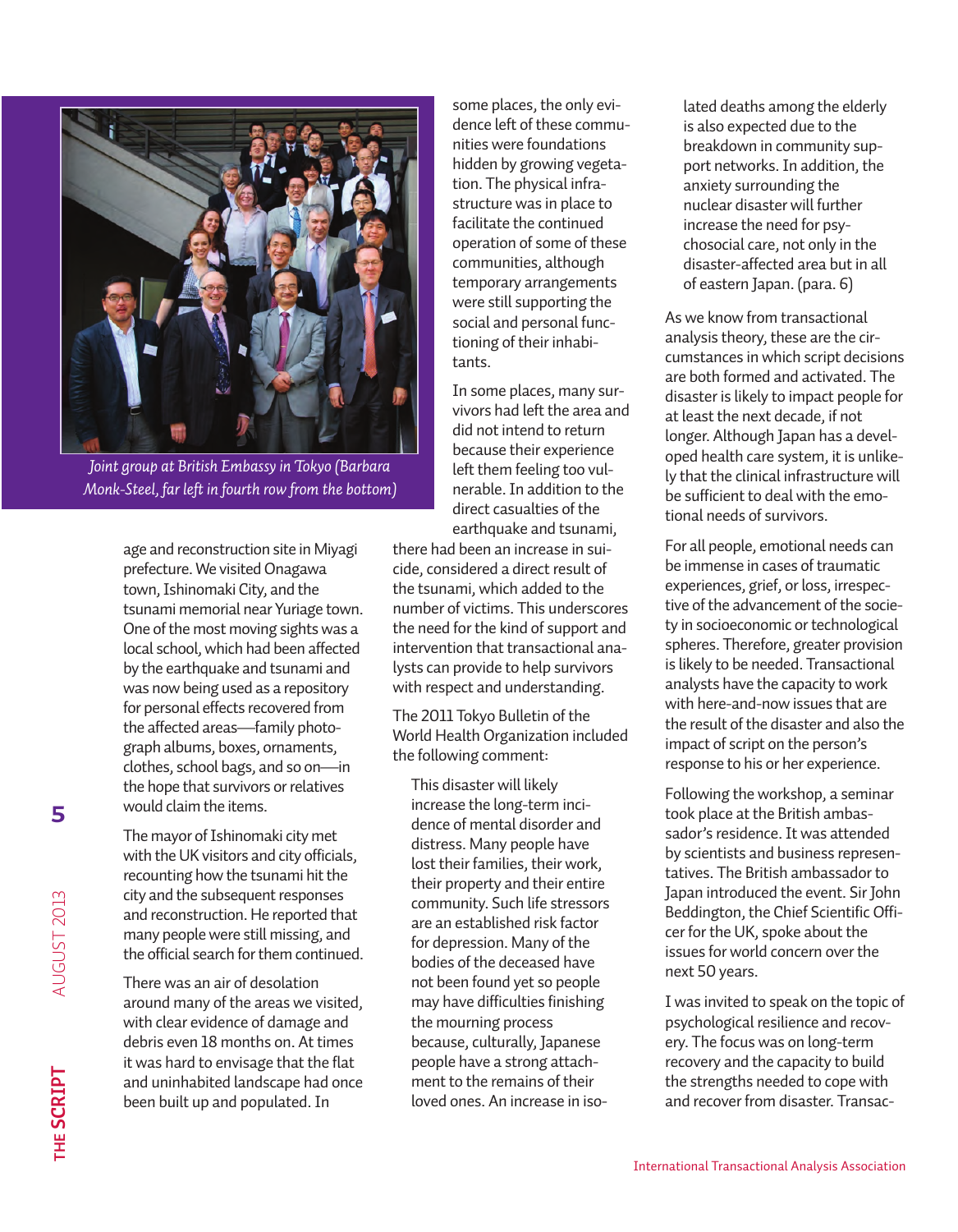tional analysis has a history of promoting ways of responding to children and adults that develop their capacities and potential, and it invites a realistic and creative way of living. In a country where natural disasters occur regularly, this is much needed.

The feedback at the end of the event was that there was energy for further collaboration between the UK and Japan in the areas of business, education, and research. The British Embassy staff indicated that there were small amounts of money that could be applied for to support further workshops, seminars, and research exchanges, and I would welcome any partnerships with TA colleagues in order to do this.

I had been unable before and during the event to make contact with my transactional analysis colleagues in Japan and wish I had been able to meet and discuss with them the work they have been doing to help people recover and live with their circumstances. I have since heard indirectly about some of the contributions my Japanese colleagues have made and hope to learn more, including about any ideas they may have about collaboration between the UK and Japan.

#### **ReFeRenCe**

Yamazaki, M., Minami, Y., Sasaki, H., & Sumi, M. (2011). The psychosocial response to the 2011 Tohoku earthquake. *Bulletin of the World Health Organization, 89,* 1-1 (DOI: 10.2471/BLT.11. 093997). Retrieved from www.who.int/ bulletin/volumes/89/9/11- 093997/en/index.html *S*

#### *Contacting the ITAA*

**2843 hopyard Rd., suite 155 Pleasanton, CA 94588 email: info@itaaworld.org Fax: 925-600-8112 skype address: ken.fogleman**

**editor's note:** After receiving Barbara's article, we contacted some transactional analysts in Japan to ask them for a contribution describing some of the work they are doing with disaster survivors. The result is the article by Yuzuru Yoshida below. It is fitting that on the eve of the International Transactional Analysis Conference taking place this month in Osaka, Japan, that we honor the conference theme of "Recovery, Rebirth, New Beginnings" with these two articles. Our appreciation to both Barbara and Yuzuru for sharing their experiences.

# *Reaching Out to Fukushima Disaster Evacuees*

*by Yuzuru Yoshida* 

wo years have passed since the Great East Japan Earthquake. However, many people who are displaced by the accident at the Fukushima nuclear power plant have been forced to live in temporary housing and are still there. This, as one can imagine, is very stressful for them. **T**<br> **The Second Wears have passed since** At first, the primary support<br>
the Great East Japan Earth-<br> **The However many people who**<br> **Europhing daily passesities** 

From 3 May 2011, immediately after the earth-

quake, until now, I have organized 14 bus tours with about 30 volunteers in each to support the evacuees. I have been working to change the way support is offered in response to the psychological changes these survivors have experienced.

involved setting up a soup kitchen, supplying daily necessities, and cleaning up houses that were affected by the tsunami. Now we are mainly engaged in exchange meetings with Fukushima evacuees at the temporary housing set up in Iwaki City. By "exchange meetings," I mean gatherings that promoted exchanges between the evacuees



*Yuzuru playing his guitar while a resident of the temporary housing unit sings*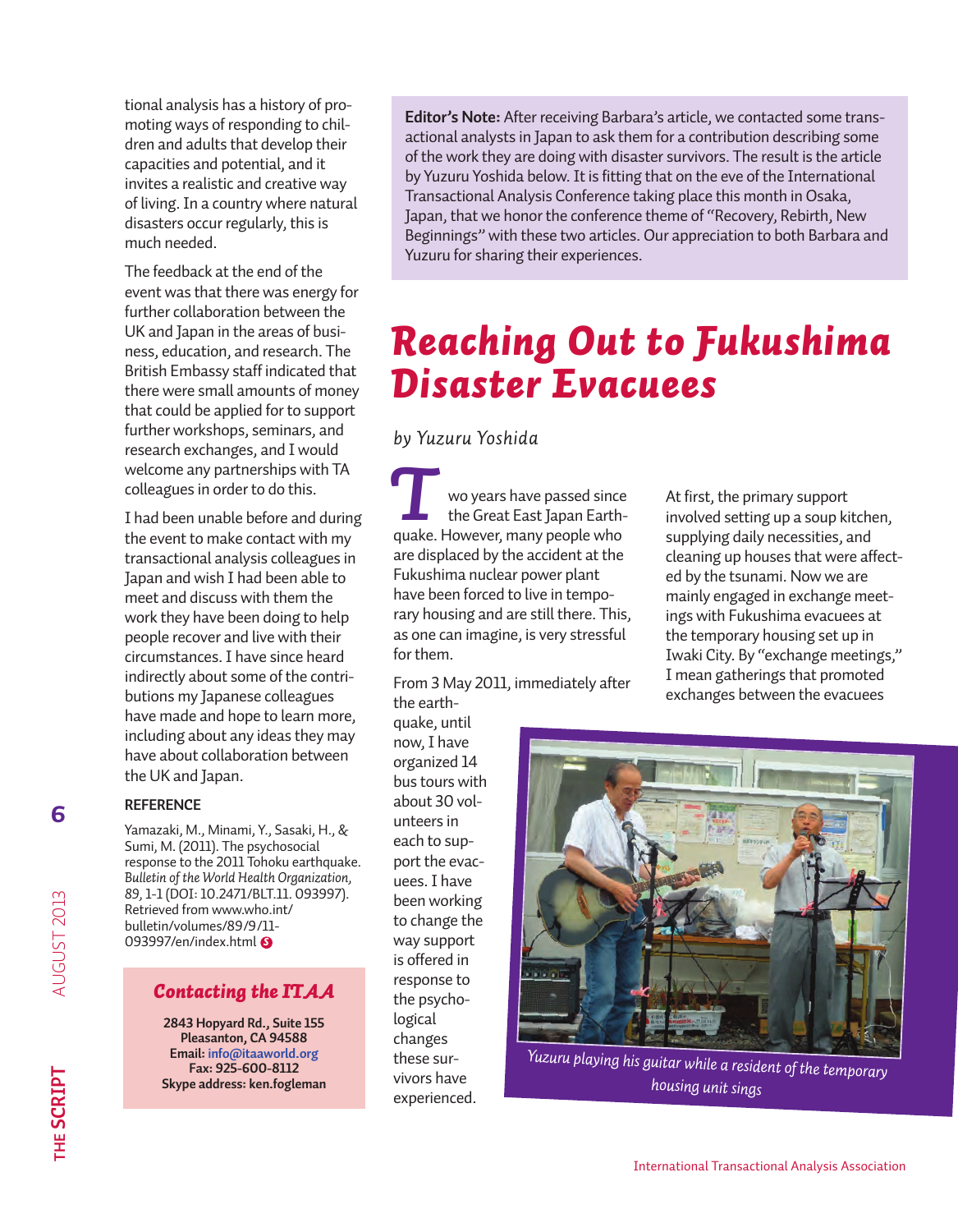and the volunteers and between the evacuees themselves.

Fukushima evacuees feel distressed and uneasy every day because they do not know how long they will have to live in the temporary housing. Counseling does not seem to work in this situation. In fact, some fear that counseling will increase rather than reduce their anxiety.

We have, therefore, designed the exchange meetings as psychological care for those in temporary housing by promoting interaction between residents. We began group activities, and the residents then established a committee within the temporary housing unit. They have helped each other through their interactions, and it appears that many of them are feeling better as a result.

The exchange meetings begin with cooking a meal followed by singing a song together, some entertainment performances (such as a ventriloquist), and playing games. Rather than providing support unilaterally, we worked to encourage the residents to participate in organizing and running the meetings. Then we were able to start communicating informally with them.

Once we became friendly, I asked them, "How was the earthquake for you?" Then they began to talk about the earthquake, the tsunami, their hard times in shelters, and

*Yuzuru Yoshida is a lecturer of management training and career development and the chairman of the NPO COSMOS, which supports people with intellectual disabilities and autism. Ten years ago he learned transactional analysis from Mr. Okano and has been studying in the TA Research Group. He has been doing volunteer work in Tokyo for 20 years. Yuzuru can be reached by email at yywai.yoshida@gmail.com .*

other experiences—as if a dam inside them had broken. While they were talking about what they had been through, they began to feel calmer and even sometimes to smile. They do not want to talk about the disasters with each other in the temporary housing unit during everyday life. This makes the exchange meetings even more important and necessary. As a result of the meetings, they have developed a feeling of greater connectedness with each other, a desire to encourage each other, and more interest in joining circle activities.

Not all of the residents come to the meetings, so we have also developed what we call a "Delivery Team." The team goes from door to door to deliver a meal, talk with people, and invite them to exchange meetings. For example, a member of the team invited a grandmother to the meetings. She sang old songs with me playing guitar accompa-

niment and enjoyed and laughed at my colleague's ventriloquism performance. She burst into tears soon after the meeting was over, and while holding our hands she said, "This is the most I have laughed since the earthquake. Thank you! Thank you!" At that point we were also in tears. She had lived alone in her room in the temporary housing unit for 2 years. I thought that it was good, indeed, to invite her to the meeting.



*Yuzuru and a friend in front of one of the temporary housing structures*



*A group enjoying a performance during an exchange group meeting in the temporary housing unit in Iwaki City, Fukushima Prefecture. These individuals are from Hirono Town, which is about 30 km from the Fukushima power plant. Iwaki City is less polluted, so the housing structures were put up there.*

Thus, instead of only listening to the hard and painful stories these people have to tell, I understand that their sense of loss and grief may be eased by participating in the exchange meetings. By releasing the Free Child, they find a renewed interest in and willingness to live. I am going to continue the care of the heart through these exchange meeting in the future. *S*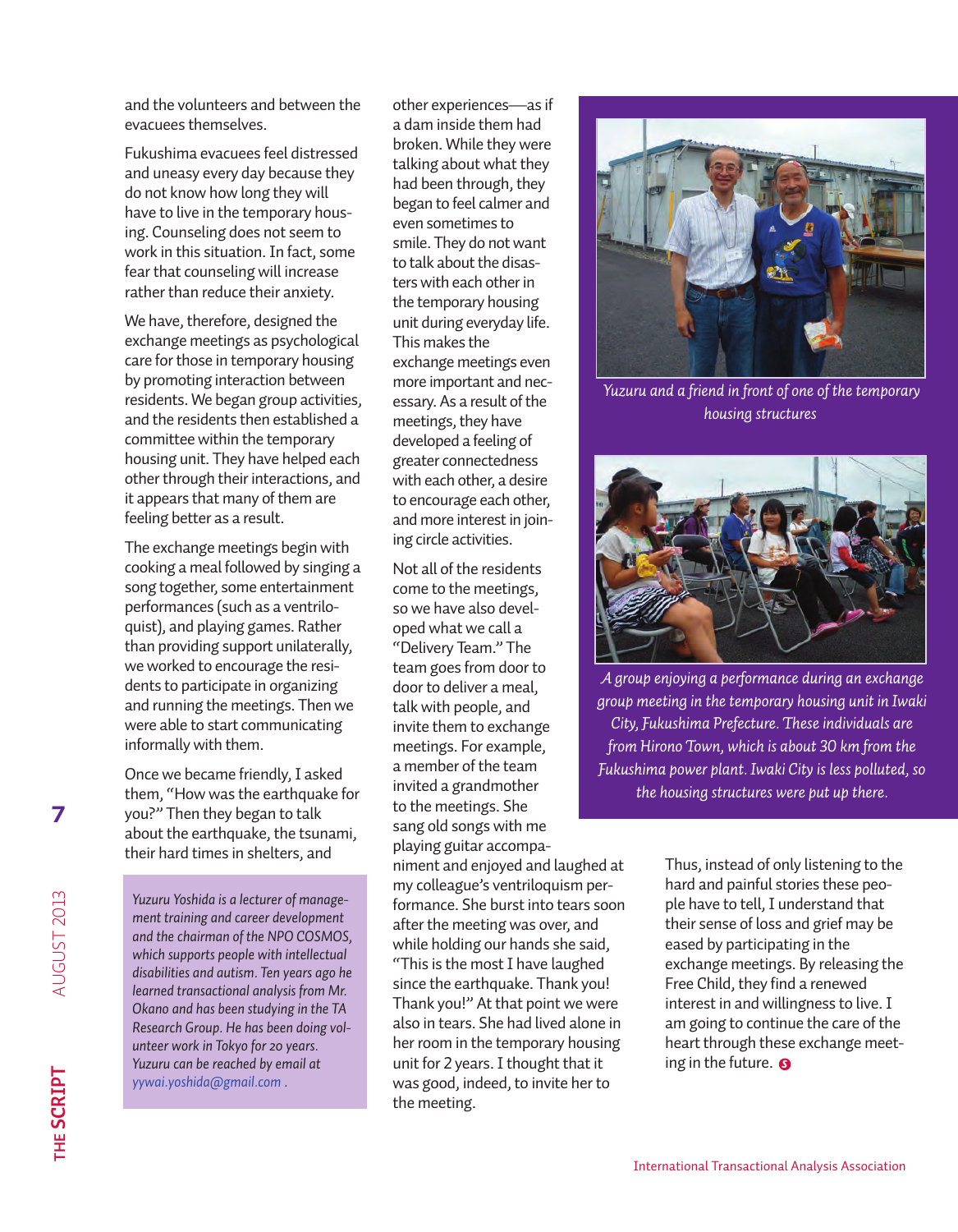# *Geneva TA Center Celebrates 20 Years*

*by Anne-Marie Guicquéro, Jenni Hine, and Mireille Binet*

*he TA Center in Geneva celebrated its 20th anniver***he TA Center in Geneva**<br> *celebrated its 20th anniver-*<br> *Sary on 27 April 2013 with three afternoon presentations followed by a beautiful party in the evening. Jenni Hine, cofounder of the center along with Anne-Marie Guicquéro, was present via Skype on a large screen in the room. The three afternoon lectures were offered to all who could attend. First, Mireille Binet, TSTA (P), the center's current president, spoke on "The Choice of TA: Its Applications in My Professional Journey From Consultant to Psychotherapist." Then Sylvie Monin, PTSTA (C) and a board member of the center, gave a talk on "The Many Facets of Counseling: The Art of Working in the Here and Now." Finally William Cornell, TSTA (P), a TA and body psychotherapist, offered a memorable talk about wordless stories in "When Stories Don't Have Words. . . ." In recalling the founding of the center and thinking about its future, Anne-Marie Guicquéro, Jenni Hine, and Mireille Binet offered the following memories and comments.*

*Anne-Marie:* I became certified as a clinical transactional analyst in 1986, then attended a TEW in 1990. In the group, there was an Englishwoman who spoke perfect French with a delightful accent and the refined kind of contact "Her Majesty's subjects" tend to demonstrate. We clicked right away. She

lived in Founex, a small village in the Geneva area where I had been once, 10 years earlier, for a workshop with Richard Erskine. The atmosphere in her house had been friendly and warm, I recalled. During the TEW, we realized that both of us were eager to colead a training group. When Jenni offered her home as a venue, I was delighted to have a chance to come back to my country of origin.

*Jenni:* In 1984 I was the main organizer for the EATA/ITAA/ASAT (the Swiss French-language association) conference in Villars, in the Swiss Alps. It was a huge success, but the task had exhausted me, and I failed my TEW, which took place at the end. I spent the next 5 years thinking, "I didn't really want to teach, anyway, did I?" Then one day, in 1989, I pushed myself to "take that darn TEW anyway!" and that is when I met Anne-Marie. We got along well, we laughed, we shared a passion. I discovered a massive wish to pass on my knowledge before retiring. I was 68 already, and by the time I got back to Founex, I felt a burning desire to start a school for transactional analysis training. Such an exciting idea—as long as I didn't have to do it alone. I thought of Anne-Marie and of Rosette Poletti, a TSTA, a friend, and a well-known colleague



*Anne-Marie Guicquéro*



*Jenni Hine*



*Mireille Binet*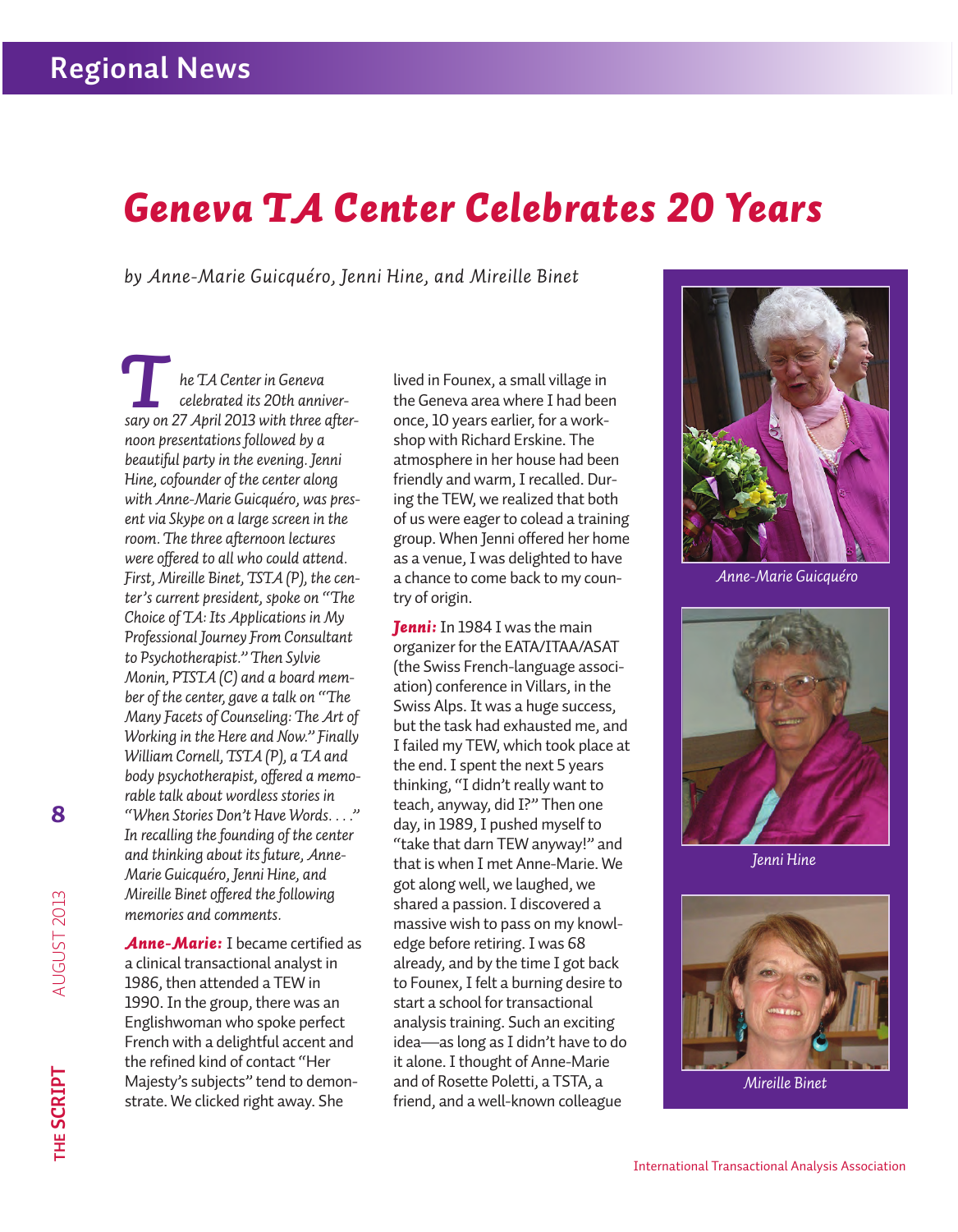in Romande Switzerland. And both said yes!

*Anne-Marie:* Jenni and I were complementary, even in the way we accompany our trainees throughout their training journeys. Jenny favored gentleness and understanding toward trainees, whereas I leaned toward my Swiss rigorousness, going by the rules. That difference led to many intense discussions about trainees who didn't attend the courses assiduously or who worked at the boundary of two fields of TA application. So we began in 1991, and the very next year Bill Cornell, who sponsored both of us as PTSTAs, started leading an ongoing group for training/therapy. We both began attending immediately, and I'm still a member of that group! Since we had new people coming year after year, we created two different levels for the training group, although whenever possible, we aimed to maintain a mix in the transactional analysis fields because that is so enriching for us all.

*Jenni:* We celebrated this happy collaboration in 1993 with an official inauguration of the Center. It took place at the Founex Sports Complex on a sunny day. We danced in a circle and let loose a flock of white pigeons. My philosophy has always focused on the measurable growth of people in a flexible setting. After a few years as a trainer, I realized that I was no longer teaching some transactional analysis concepts in the traditional way. I had "caught" from Bill Cornell, my supervisor and mentor, the desire to tie all TA concepts together in a coherent way, going back to the roots in ego states, the key concept in transactional analysis, and bringing in the concepts of script, life positions, games, and time structuring. That is what inspired the articles I wrote

about those same concepts, connecting them to recent knowledge about brain functioning as understood via cerebral imagery to give a more scientific basis to the TA understanding of human behaviors as described by Berne.

*Anne-Marie: As for me, I added to* classical TA Vincent Lenhardt's theory of bioscripts, and I also started doing sessions with commentated therapy [a piece of therapy after which trainees ask questions about the work], which enabled participants to see the concepts we taught being put into practice.

*Jenni:* I was proud to pass on the TA Center to Mireille Binet, my first trainee to have signed a CTA contract, the first of the Founex School to become certified and take the TEW. She did a brilliant job with the transition and kept the school on track, with a philosophy that has preserved the human and friendly atmosphere of our center.

*Mireille:* In 2003, the members of the Geneva TA Center elected me as president. It was difficult for me to take the place of the primal leader, difficult to become "the chosen disciple." A year later, Mervyn Hine had that deadly fall on the staircase of his and Jenni's home, which was "our" school. Jenni's life was completely overturned. There was insecurity, affective shivering, and the primal leadership (Jenni and Anne-Marie) was shaken. I as the official leader didn't quite fit the role yet, with no vision and no stature. Jenni stopped giving training, though Anne-Marie went on leading weekend seminars and supervision days and providing commentated therapy. Eventually we found a place on the edge of Geneva, a light-filled and spacious apartment. The trainees followed us there. Some

have since become trainers, too. Among them is Sylvie Monin, who is now a PTSTA in counseling and one of the three vice presidents of EATA.

Having worked previously as a trainer for adults, I felt solid in that area of expertise. What I still needed to learn was how to accompany trainees through various learning stages, how to maintain a link with them, to hold their project with them. Eric Berne would say that, from the position of official leader, I needed to learn to become the psychological leader and the effective leader or to delegate these roles wisely to other trainers around me.

*Anne-Marie:* Sharing this innovative psychological theory with my colleagues, watching the trainees claim it and use it in their own work while I was exploring all the subtleness of it, gave me constant wonder. I am grateful to all those with whom I was able to travel that path.

*Jenni:* To me, each of those concepts helped me become what I am today, a tranquil person, satisfied and happy in my old age.

*Mireille:* I also want to say that Bill helped us to "give the Center a center." And thanks to the faith of Jenni, Anne-Marie, and the whole team as well as the desire and involvement of the trainees, the curriculum for training in TA psychotherapy has gained recognition from the Swiss Federation of Psychologists. In another field, the Swiss Association for Counseling is working on a recognition process that should lead to a federal license as a psychosocial counselor. What we need now is to open the doors to university and health care institution. Perhaps that will be our next chapter.

*Comments may be sent to Center President Mireille Binet by email at mbinet@bluewin.ch . S*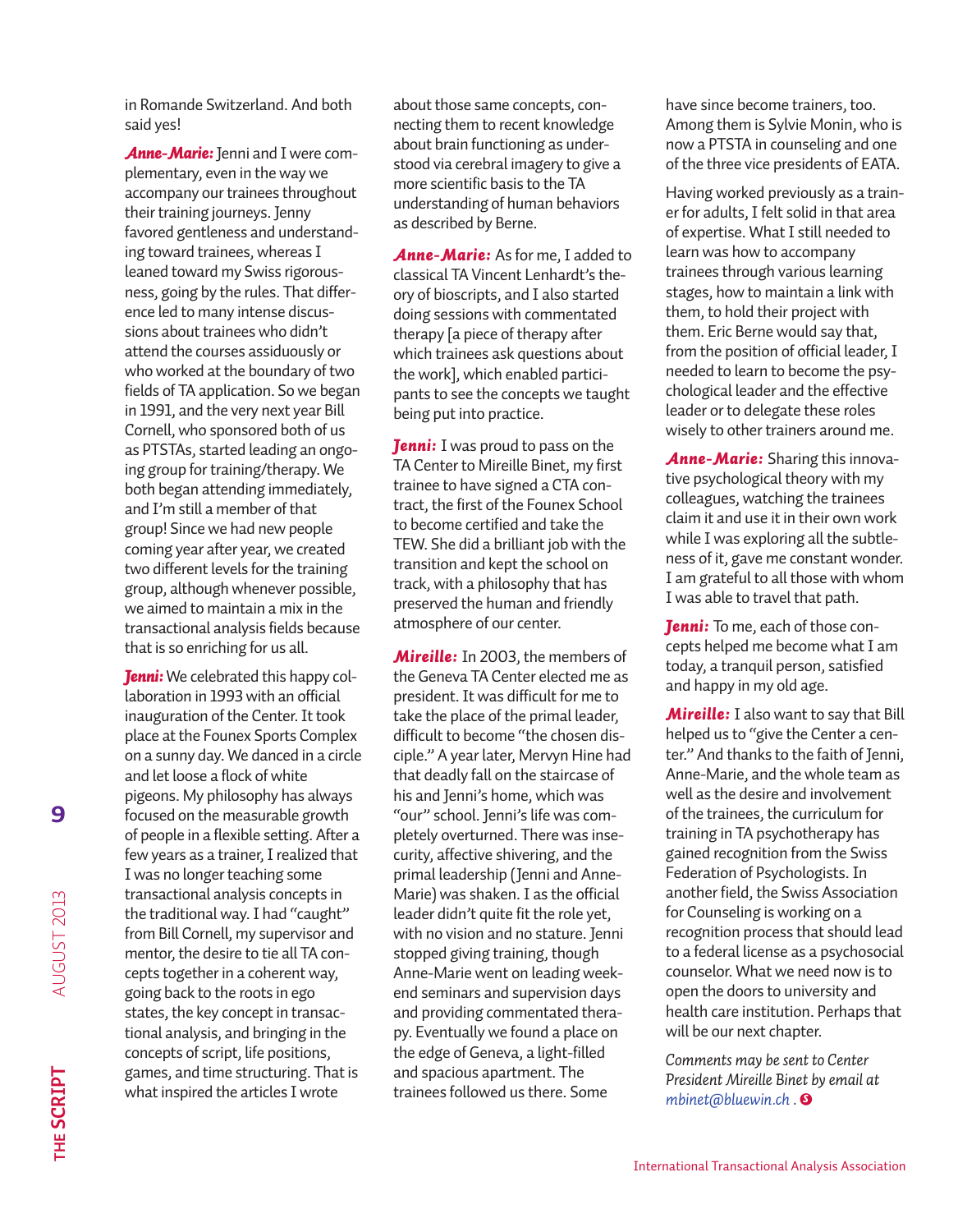# *The Many Facets of Counseling*

*by Sylvie Monin*

*his article is excerpted from Sylvie Monin's remarks dur***i**<br>*Institute is excerpted from*<br>*ing the 20th anniversary celebration in April 2013 of the founding of the Transactional Analysis Center in Geneva, Switzerland (see page 8 for more details). She explains briefly what brought her to transactional analysis, describes the difficult quest for identity counselors face, discusses the many facets of this field of specialization, and expands on the specificity of the counseling field.*

After working for more than 20 years as an executive assistant, I decided about 10 years ago to give a new orientation to my professional life. I have been interested in people and communication for a long time, and I wanted to train and work in a helping profession, a desire that goes back to childhood when I dreamed of becoming a pediatric nurse. I first encountered transactional analysis as I was wondering in which specific approach I wanted to specialize, and right from the start I was impressed by the concepts of ego states and script.

Training in transactional analysis has been a completely new experience for me, very different from my time in school as a child and then as a young adult. In TA I met trainers who were interested in me, who came to meet me, who stimulated my reflections, questioned my thinking, and encouraged me to show myself—all done in a warm, benevolent, validating attitude that modeled the philosophy of OKness.

Over the years, I have been confronted by the difficulty counselors have in developing a sense of identity. During the 2011 Transactional World Conference counseling symposium in Bilbao, Spain, Liselotte Fassbind-Kech began her keynote speech with this confrontive question: "If we are not merely second-rate psychotherapists, what else are we?"

Likewise, Landaiche (2013) wrote about his difficulty in developing a professional identity and pride within the hierarchy of mental health professions wherein "psychiatrists are lords, psychologists the landed gentry, social workers the merchants with varied status and success, and counselors the street sweepers" (p. 15).

Who are we then, if we are not merely second-rate psychotherapists or street sweepers? This is the question I want to address here.

First, I want to remind us of the following description of counseling *from the EATA Training and Examinations Handbook* (European Association for Transactional Analysis, 2008):

Transactional analysis in the field of counselling can be applied on two levels:

■ Complementary counseling . . . as a sub-task in various psychosocial and socioeducational professions as well as in other social, psychological, medical, legal and economic occupations.



**n** Primary counselling by professional counsellors working in private practice, counseling centres, voluntary-, non-profit- and profitorganisations etc. (p. 3)

In complementary counseling, practitioners meet people in the context of a wide range of professions, including nursing, social work, education, religious life, law enforcement, human resource management, physiotherapy, midwifery, and sophrology, to name just a few. The common interest is the wish to integrate a new dimension of human understanding and communication into these professions. Let me introduce some of them to you.

A midwife (Dewarrat, 2013) describes "how by introducing transactional analysis into her midwifery practice she significantly altered the way she represents her professional functions to prospective parents." She further explains how this "new positioning allows for a space of silence and a time for pause, which represents the timespace man and woman go through to become parents." She writes how "the profession of midwifery is unusual in that it allows me to be present during the time that marks life without a child and then life with a child" and how "my professional presence is a support for the integration of a new identity, like a mirror that allows the woman to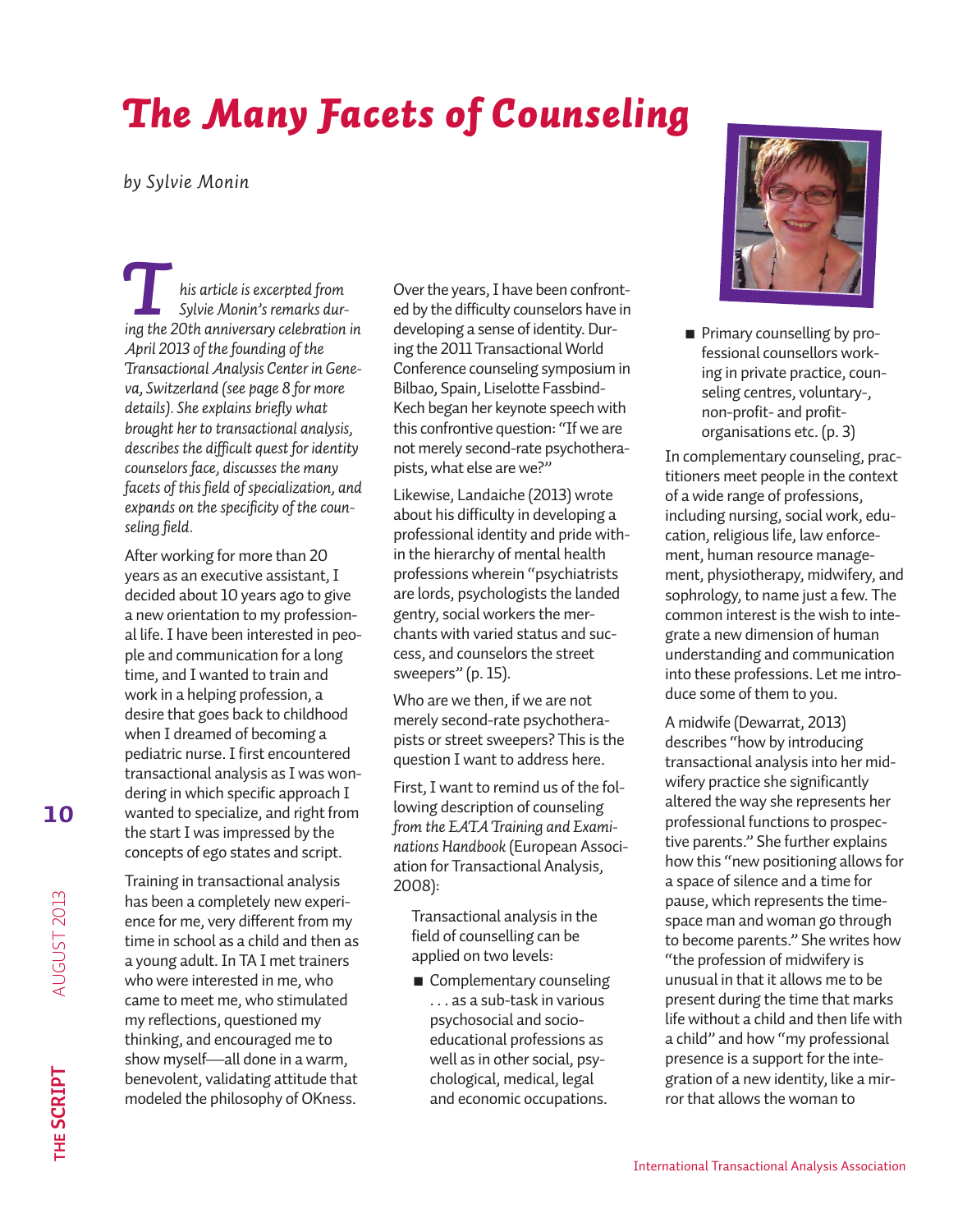become another kind of woman, that is a mother" (pp. 48-49).

A physiotherapist describes how she encounters people with her hands, which are her treatment tools. She shares how transactional analysis allowed her to better approach the relationship with the patient, to shed a new light on what is at stake between the carer and the patient within the specific context that is suffering in the broadest sense, the momentary or definitive loss of bodily integrity, the grieving. With transactional analysis she also became more aware of her feelings of discomfort, uneasiness, and tingling, all symptoms of her countertransference.

A deacon and chaplain in the pediatric ward of a university hospital describes how she introduces transactional analysis in her spiritual accompaniment, linking transactional analysis and spirituality in her work with children, with parents and family, and in her communication with hospital staff at all levels as they face hope and despair, life and death.

A manager, the head of a family office, explains how transactional analysis urged him to reflect on the dimension of intergenerational transmission, which is a particularly sensitive yet essential issue in a family business. He wants to further analyze the intersection between the personal and professional spheres, between the intrapsychic and the relational.

*Sylvie Monin is a Provisional Teaching and Supervising Transactional Analyst (counseling) and an integrative counselor who practices in Geneva, Switzerland. She can be reached at sylvie.monin@bluewin.ch .*

Within such varied realms of experience, it is transactional analysis that becomes the binding factor, the common language that each professional adapts with subtlety, skill, and creativity to his or her own professional practice. There is not just one identity as a counselor but many, and each practitioner must assert for himself or herself his or her own uniqueness and originality. This is an exercise full of uncertainties and questions.

For counselors, whether working on a primary or a complementary level, the common denominator is the art and science of working in the here and now, the focus being the Adult ego state. Whereas counselors working on a complementary level may see clients on a short-term basis, even, at times, for only one session, counselors working on a primary level will engage in short-, medium-, or even long-term counseling.

People usually seek primary counseling when going through a period of crisis and loss of meaning, bearings, and identity, often a time of disorganization and incomprehension. The work of the counselor is to help the person develop a new sense of organization and selfagency.

To work in the here and now is to accompany the person in her or his current reality. It is to observe and analyze with the person her or his script beliefs and script manifestations and to measure the impact that these beliefs, often rooted in early infancy, have on the person's life today and how the script manifests currently. In terms of ego states, the counselor will favor interventions that will mobilize, stimulate, and strengthen the Adult in the thorough, patient, and deep work of decontamination.

Working in the here and now, the counselor will also be attentive to what is happening within the counselor/client relationship and will work within the transferential and countertransferential dynamics, which can be "particularly acute and observable" in times of crises (Monin, 2011, p. 211). Fassbind-Kech (2013) wrote about how she regards the major task of counselors as to help "their clients develop their awareness and abilities and to use and enhance their own resources and capacities to this end" (p. 25). Working within the transferential and countertransferential dynamics, and thus bringing unconscious experience into the consulting room and into awareness through exploring and using "delicately and with sensitivity what is enacted within the relationship with both oneself and the other" (Monin, 2011, p. 120), is therefore a resource for counseling work. It offers clients a space in which the various facets of their personality can emerge, one that "supports and promotes [their] own movement towards authenticity" (Erskine & Moursund, 2004, p. 69) and allows them to build a new sense of self in relationship.

In a recent article, Cornell (2013) described counseling as a field that "includes a breathtaking range of clientele, work environments, and clinical challenges and responsibilities. It is a field of endeavor that merits pride" (p. 13).

I want to end with this marvelous sentence, which I am translating here from the French: "At the heart of ourselves there is light. To wish to be like the other tarnishes it. Freedom calls for our own responsibility" (Hollander-Lafon, 2012, p. 107).

Today my deepest wish is to accompany trainees to find their own light